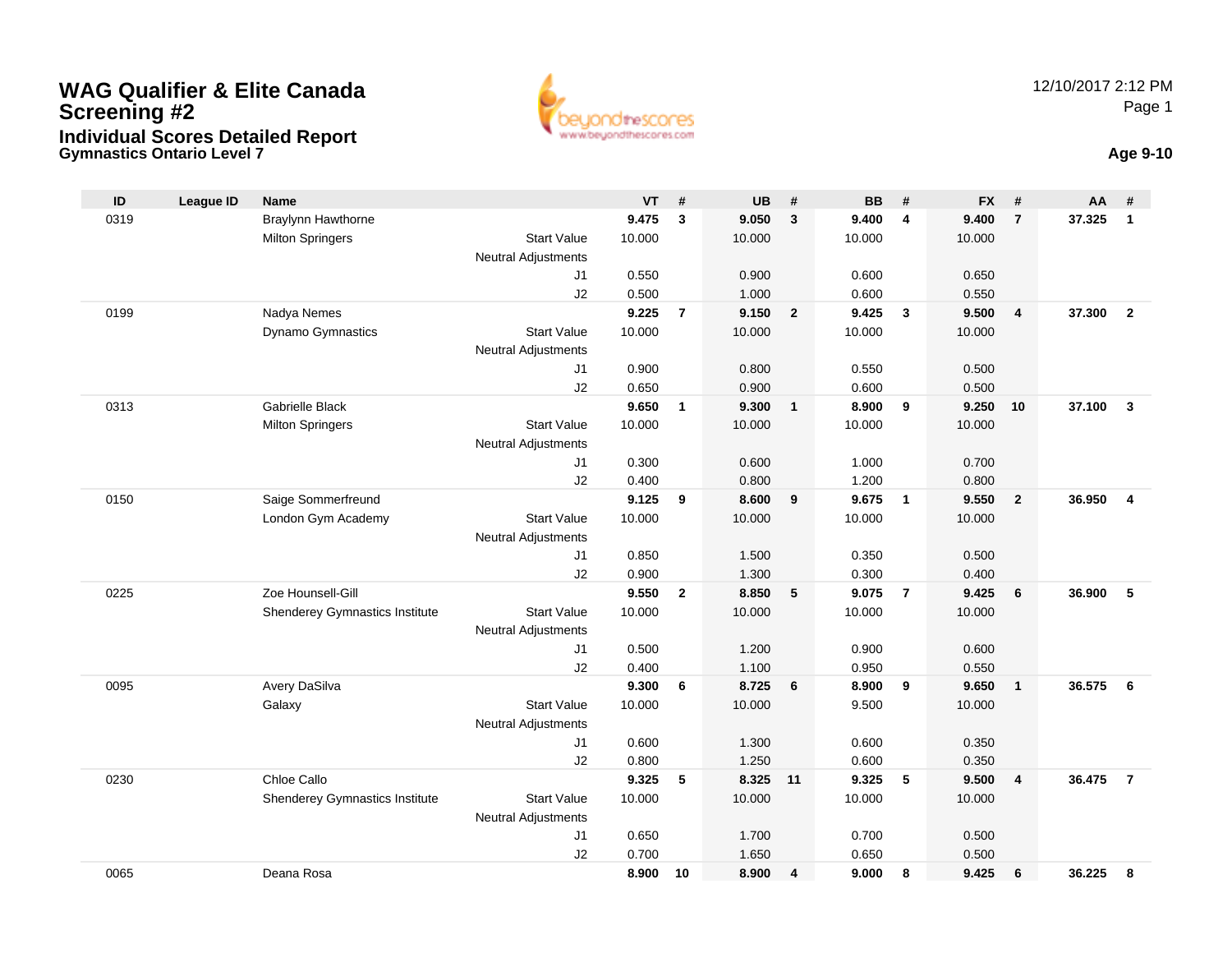

12/10/2017 2:12 PMPage 2

| ndividual Scores Detailed Report |                                   |                                                  | * www.beyondthescores.com |    |          |                |          |                |          |                         |           |    |
|----------------------------------|-----------------------------------|--------------------------------------------------|---------------------------|----|----------|----------------|----------|----------------|----------|-------------------------|-----------|----|
|                                  | <b>Burlington Gymnastics Club</b> | <b>Start Value</b><br><b>Neutral Adjustments</b> | 10.000                    |    | 10.000   |                | 10.000   |                | 10.000   |                         |           |    |
|                                  |                                   | J1                                               | 1.000                     |    | 1.000    |                | 0.950    |                | 0.550    |                         |           |    |
|                                  |                                   | J2                                               | 1.200                     |    | 1.200    |                | 1.050    |                | 0.600    |                         |           |    |
| 0066                             | Caitlyn Villa                     |                                                  | 9.150                     | 8  | 8.675    | $\overline{7}$ | 9.075    | $\overline{7}$ | 9.300    | $\overline{\mathbf{9}}$ | 36.200    | 9  |
|                                  | <b>Burlington Gymnastics Club</b> | <b>Start Value</b>                               | 10.000                    |    | 10.000   |                | 10.000   |                | 10.000   |                         |           |    |
|                                  |                                   | <b>Neutral Adjustments</b>                       |                           |    |          |                |          |                |          |                         |           |    |
|                                  |                                   | J <sub>1</sub>                                   | 0.950                     |    | 1.300    |                | 0.800    |                | 0.750    |                         |           |    |
|                                  |                                   | J2                                               | 0.750                     |    | 1.350    |                | 1.050    |                | 0.650    |                         |           |    |
| 0200                             | Livia Trapsa                      |                                                  | 8.800                     | 11 | 8.650    | 8              | 8.825 10 |                | 9.525    | $\overline{\mathbf{3}}$ | 35.800    | 10 |
|                                  | Dynamo Gymnastics                 | <b>Start Value</b>                               | 10.000                    |    | 10.000   |                | 10.000   |                | 10.000   |                         |           |    |
|                                  |                                   | <b>Neutral Adjustments</b>                       |                           |    |          |                |          |                |          |                         |           |    |
|                                  |                                   | J1                                               | 1.200                     |    | 1.300    |                | 1.250    |                | 0.450    |                         |           |    |
|                                  |                                   | J2                                               | 1.200                     |    | 1.400    |                | 1.100    |                | 0.500    |                         |           |    |
| 0315                             | Olivia Bogle                      |                                                  | 9.350                     | 4  | 7.150 14 |                | 9.500    | $\mathbf{2}$   | 9.450    | 5                       | 35.450 11 |    |
|                                  | <b>Milton Springers</b>           | <b>Start Value</b>                               | 10.000                    |    | 9.500    |                | 10.000   |                | 10.000   |                         |           |    |
|                                  |                                   | <b>Neutral Adjustments</b>                       |                           |    |          |                |          |                |          |                         |           |    |
|                                  |                                   | J1                                               | 0.600                     |    | 2.400    |                | 0.450    |                | 0.600    |                         |           |    |
|                                  |                                   | J2                                               | 0.700                     |    | 2.300    |                | 0.550    |                | 0.500    |                         |           |    |
| 0273                             | Ryann Newton                      |                                                  | 8.700                     | 12 | 9.050    | 3              | 8.175 13 |                | 9.325    | $\overline{\mathbf{8}}$ | 35.250    | 12 |
|                                  | <b>Aspire Gymnastics</b>          | <b>Start Value</b>                               | 10.000                    |    | 10.000   |                | 9.400    |                | 10.000   |                         |           |    |
|                                  |                                   | Neutral Adjustments                              |                           |    |          |                |          |                |          |                         |           |    |
|                                  |                                   | J1                                               | 1.300                     |    | 0.900    |                | 1.300    |                | 0.700    |                         |           |    |
|                                  |                                   | J2                                               | 1.300                     |    | 1.000    |                | 1.150    |                | 0.650    |                         |           |    |
| 0228                             | Ariana Ali Marquez                |                                                  | 9.125                     | 9  | 8.400    | 10             | 8.575 11 |                | 9.125 11 |                         | 35.225 13 |    |
|                                  | Shenderey Gymnastics Institute    | <b>Start Value</b>                               | 10.000                    |    | 10.000   |                | 9.500    |                | 10.000   |                         |           |    |
|                                  |                                   | <b>Neutral Adjustments</b>                       |                           |    |          |                |          |                |          |                         |           |    |
|                                  |                                   | J1                                               | 1.000                     |    | 1.500    |                | 0.900    |                | 0.950    |                         |           |    |
|                                  |                                   | J2                                               | 0.750                     |    | 1.700    |                | 0.950    |                | 0.800    |                         |           |    |
| 0064                             | Lauren Calbeck                    |                                                  | 8.800                     | 11 | 8.300    | 12             | 8.400    | 12             | 9.400    | $\overline{7}$          | 34.900 14 |    |
|                                  | <b>Burlington Gymnastics Club</b> | <b>Start Value</b>                               | 10.000                    |    | 10.000   |                | 9.500    |                | 10.000   |                         |           |    |
|                                  |                                   | <b>Neutral Adjustments</b>                       |                           |    |          |                |          |                |          |                         |           |    |
|                                  |                                   | J1                                               | 1.100                     |    | 1.600    |                | 1.200    |                | 0.550    |                         |           |    |
|                                  |                                   | J2                                               | 1.300                     |    | 1.800    |                | 1.000    |                | 0.650    |                         |           |    |
| 0181                             | <b>Isolde Barton</b>              |                                                  | 8.900                     | 10 | 7.550    | 13             | 9.200    | 6              | 8.850    | 12                      | 34.500    | 15 |
|                                  | Manjak's Gymnastics               | <b>Start Value</b>                               | 10.000                    |    | 8.700    |                | 10.000   |                | 10.000   |                         |           |    |
|                                  |                                   | <b>Neutral Adjustments</b>                       |                           |    |          |                |          |                |          |                         |           |    |
|                                  |                                   | J <sub>1</sub>                                   | 1.200                     |    | 1.100    |                | 0.750    |                | 1.150    |                         |           |    |
|                                  |                                   | J2                                               | 1.000                     |    | 1.200    |                | 0.850    |                | 1.150    |                         |           |    |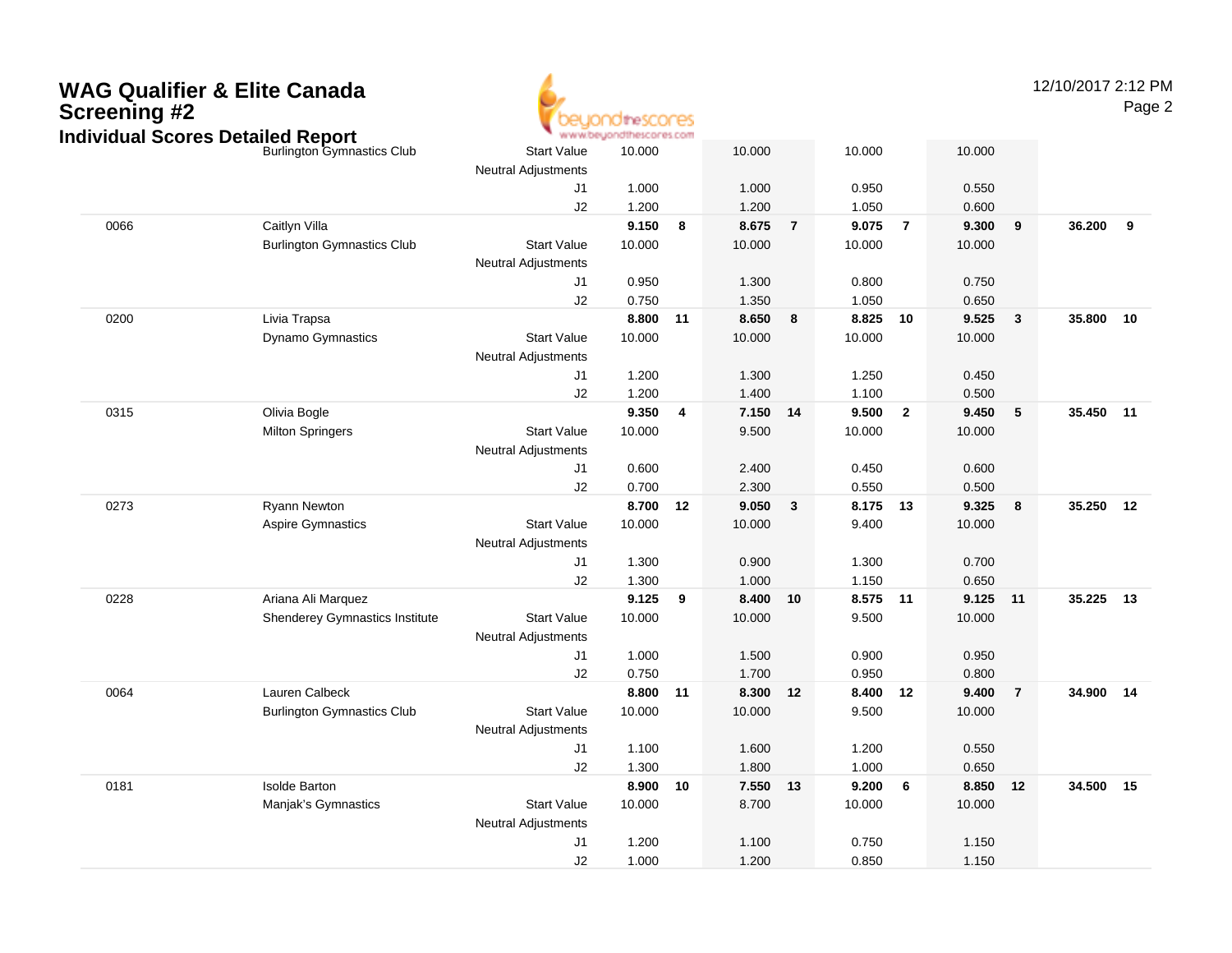

### **Gymnastics Ontario Level 7**

| ID   | <b>League ID</b> | <b>Name</b>                       |                            | <b>VT</b> | #              | <b>UB</b> | #                       | <b>BB</b> | #                       | <b>FX</b> | #                       | AA     | #                       |
|------|------------------|-----------------------------------|----------------------------|-----------|----------------|-----------|-------------------------|-----------|-------------------------|-----------|-------------------------|--------|-------------------------|
| 0323 |                  | <b>Taijah Titus</b>               |                            | 9.350     | 3              | 9.000     | $\overline{4}$          | 9.125     | $\overline{7}$          | 9.725     | $\mathbf{1}$            | 37.200 | $\mathbf{1}$            |
|      |                  | <b>Milton Springers</b>           | <b>Start Value</b>         | 10.000    |                | 10.000    |                         | 10.000    |                         | 10.000    |                         |        |                         |
|      |                  |                                   | <b>Neutral Adjustments</b> |           |                |           |                         |           |                         |           |                         |        |                         |
|      |                  |                                   | J1                         | 0.550     |                | 0.900     |                         | 0.900     |                         | 0.250     |                         |        |                         |
|      |                  |                                   | J2                         | 0.750     |                | 1.100     |                         | 0.850     |                         | 0.300     |                         |        |                         |
| 0029 |                  | Sarah Furtado                     |                            | 9.200     | 4              | 9.150     | $\mathbf{3}$            | 9.425     | $\overline{\mathbf{1}}$ | 9.375     | 5                       | 37.150 | $\overline{2}$          |
|      |                  | Trillium GC                       | <b>Start Value</b>         | 10.000    |                | 10.000    |                         | 10.000    |                         | 10.000    |                         |        |                         |
|      |                  |                                   | <b>Neutral Adjustments</b> |           |                |           |                         |           |                         |           |                         |        |                         |
|      |                  |                                   | J <sub>1</sub>             | 0.900     |                | 0.850     |                         | 0.550     |                         | 0.550     |                         |        |                         |
|      |                  |                                   | J2                         | 0.700     |                | 0.850     |                         | 0.600     |                         | 0.700     |                         |        |                         |
| 0344 |                  | Sammy Yasher                      |                            | 8.975     | $\overline{7}$ | 9.350     | $\overline{1}$          | 9.325     | $\overline{\mathbf{3}}$ | 9.450     | $\overline{\mathbf{4}}$ | 37.100 | $\mathbf{3}$            |
|      |                  | <b>Burlington Gymnastics Club</b> | <b>Start Value</b>         | 10.000    |                | 10.000    |                         | 10.000    |                         | 10.000    |                         |        |                         |
|      |                  |                                   | <b>Neutral Adjustments</b> |           |                |           |                         |           |                         |           |                         |        |                         |
|      |                  |                                   | J1                         | 0.950     |                | 0.700     |                         | 0.700     |                         | 0.600     |                         |        |                         |
|      |                  |                                   | J2                         | 1.100     |                | 0.600     |                         | 0.650     |                         | 0.500     |                         |        |                         |
| 0062 |                  | Ava Frank                         |                            | 9.375     | $\overline{2}$ | 8.800     | 6                       | 9.150     | 6                       | 9.500     | $\overline{2}$          | 36.825 | $\overline{\mathbf{4}}$ |
|      |                  | <b>Burlington Gymnastics Club</b> | <b>Start Value</b>         | 10.000    |                | 10.000    |                         | 10.000    |                         | 10.000    |                         |        |                         |
|      |                  |                                   | <b>Neutral Adjustments</b> |           |                |           |                         |           |                         |           |                         |        |                         |
|      |                  |                                   | J <sub>1</sub>             | 0.600     |                | 1.100     |                         | 0.800     |                         | 0.550     |                         |        |                         |
|      |                  |                                   | J2                         | 0.650     |                | 1.300     |                         | 0.900     |                         | 0.450     |                         |        |                         |
| 0336 |                  | Angelina Dimov                    |                            | 8.950     | 8              | 9.150     | $\overline{\mathbf{3}}$ | 9.250     | 5                       | 9.375     | 5                       | 36.725 | 5                       |
|      |                  | Rose City Gymnastics              | <b>Start Value</b>         | 10.000    |                | 10.000    |                         | 10.000    |                         | 10.000    |                         |        |                         |
|      |                  |                                   | <b>Neutral Adjustments</b> |           |                |           |                         |           |                         |           |                         |        |                         |
|      |                  |                                   | J1                         | 1.050     |                | 0.850     |                         | 0.700     |                         | 0.650     |                         |        |                         |
|      |                  |                                   | J2                         | 1.050     |                | 0.850     |                         | 0.800     |                         | 0.600     |                         |        |                         |
| 0036 |                  | Morgan Tanner                     |                            | 8.900     | 9              | 8.750     | $\boldsymbol{8}$        | 9.375     | $\overline{2}$          | 9.475     | $\mathbf{3}$            | 36.500 | 6                       |
|      |                  | <b>Infinity Gymnastics Centre</b> | <b>Start Value</b>         | 10.000    |                | 10.000    |                         | 10.000    |                         | 10.000    |                         |        |                         |
|      |                  |                                   | <b>Neutral Adjustments</b> |           |                |           |                         |           |                         |           |                         |        |                         |
|      |                  |                                   | J1                         | 1.200     |                | 1.300     |                         | 0.600     |                         | 0.550     |                         |        |                         |
|      |                  |                                   | J2                         | 1.000     |                | 1.200     |                         | 0.650     |                         | 0.500     |                         |        |                         |
| 0176 |                  | Kaitlyn Tofflemire                |                            | 9.150     | 5              | 8.775     | $\overline{7}$          | 9.300     | $\overline{4}$          | 9.250     | $\overline{7}$          | 36.475 | $\overline{7}$          |
|      |                  | Manjak's Gymnastics               | <b>Start Value</b>         | 10.000    |                | 10.000    |                         | 10.000    |                         | 10.000    |                         |        |                         |
|      |                  |                                   | <b>Neutral Adjustments</b> |           |                |           |                         |           |                         |           |                         |        |                         |
|      |                  |                                   | J <sub>1</sub>             | 0.800     |                | 1.300     |                         | 0.750     |                         | 0.800     |                         |        |                         |
|      |                  |                                   | J2                         | 0.900     |                | 1.150     |                         | 0.650     |                         | 0.700     |                         |        |                         |

# **Age 11**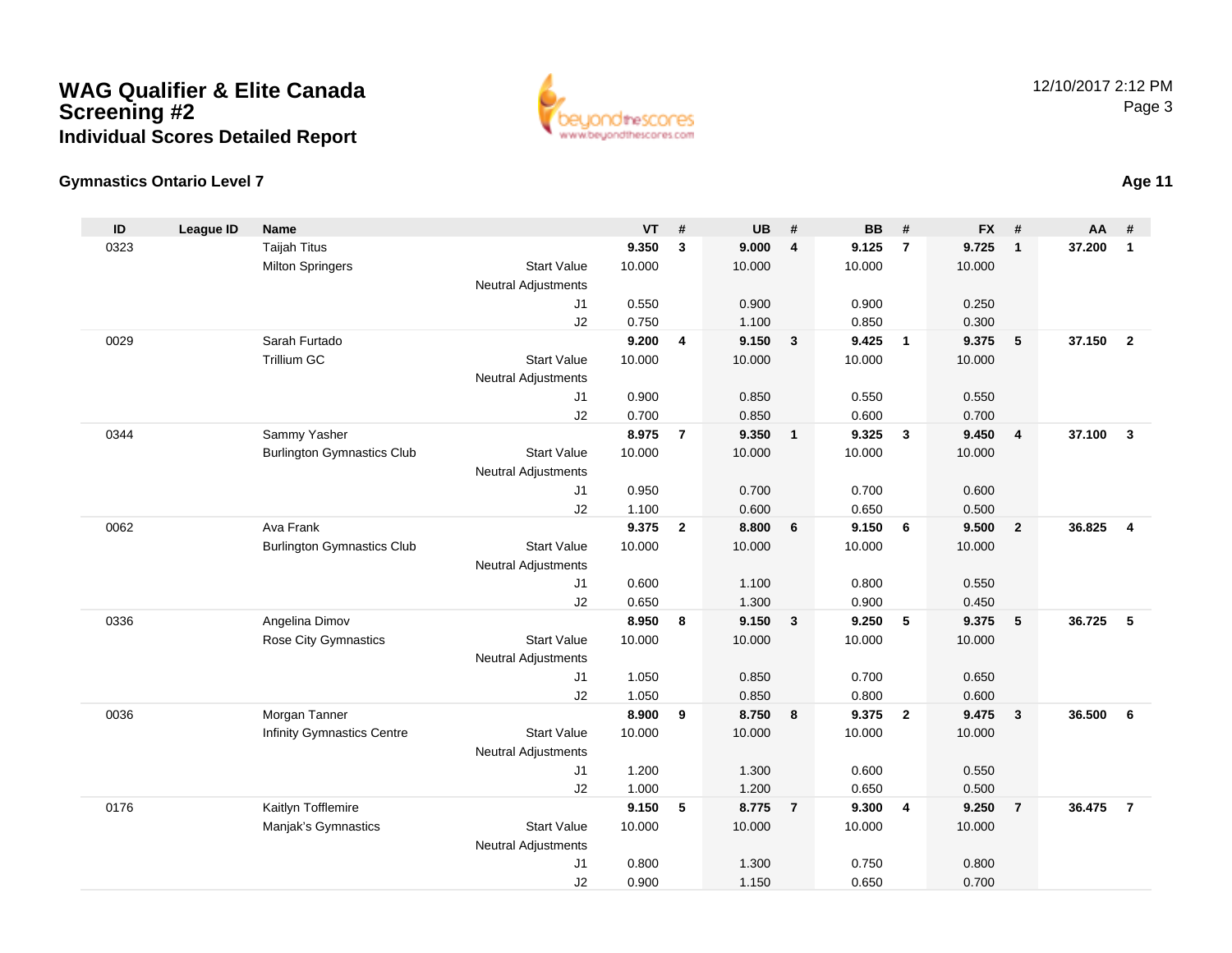| <b>WAG Qualifier &amp; Elite Canada</b><br><b>Screening #2</b><br><b>Individual Scores Detailed Report</b> |                         |                            | beuondthescores<br>www.beyondthescores.com |                |        |                |        |                |        |                | 12/10/2017 2:12 PM | Page 4 |
|------------------------------------------------------------------------------------------------------------|-------------------------|----------------------------|--------------------------------------------|----------------|--------|----------------|--------|----------------|--------|----------------|--------------------|--------|
| 0177                                                                                                       | Morgan Wigle            |                            | 9.000                                      | 6              | 9.325  | $\overline{2}$ | 8.600  | 9              | 9.225  | 8              | 36.150             | - 8    |
|                                                                                                            | Manjak's Gymnastics     | <b>Start Value</b>         | 10.000                                     |                | 10.000 |                | 10.000 |                | 10.000 |                |                    |        |
|                                                                                                            |                         | <b>Neutral Adjustments</b> |                                            |                |        |                |        |                |        |                |                    |        |
|                                                                                                            |                         | J1                         | 0.800                                      |                | 0.700  |                | 1.300  |                | 0.750  |                |                    |        |
|                                                                                                            |                         | J2                         | 1.200                                      |                | 0.650  |                | 1.500  |                | 0.800  |                |                    |        |
| 0179                                                                                                       | Gabriella Vokner        |                            | 9.450                                      | $\overline{1}$ | 9.000  | 4              | 8.150  | 10             | 9.275  | 6              | 35.875             | 9      |
|                                                                                                            | Manjak's Gymnastics     | <b>Start Value</b>         | 10.000                                     |                | 10.000 |                | 10.000 |                | 10.000 |                |                    |        |
|                                                                                                            |                         | Neutral Adjustments        |                                            |                |        |                |        |                |        |                |                    |        |
|                                                                                                            |                         | J1                         | 0.550                                      |                | 0.950  |                | 1.700  |                | 0.750  |                |                    |        |
|                                                                                                            |                         | J2                         | 0.550                                      |                | 1.050  |                | 2.000  |                | 0.700  |                |                    |        |
| 0328                                                                                                       | Anastasia Callon        |                            | 8.975                                      | $\overline{7}$ | 8.900  | 5              | 8.975  | 8              | 9.025  | 10             | 35.875             | 9      |
|                                                                                                            | <b>Milton Springers</b> | <b>Start Value</b>         | 10.000                                     |                | 10.000 |                | 10.000 |                | 10.000 |                |                    |        |
|                                                                                                            |                         | <b>Neutral Adjustments</b> |                                            |                |        |                |        |                |        |                |                    |        |
|                                                                                                            |                         | J1                         | 1.050                                      |                | 1.000  |                | 0.900  |                | 1.000  |                |                    |        |
|                                                                                                            |                         | J2                         | 1.000                                      |                | 1.200  |                | 1.150  |                | 0.950  |                |                    |        |
| 0335                                                                                                       | Amber Pisani            |                            | 8.900                                      | 9              | 8.200  | 9              | 9.125  | $\overline{7}$ | 9.250  | $\overline{7}$ | 35.475             | 10     |
|                                                                                                            | Rose City Gymnastics    | <b>Start Value</b>         | 10.000                                     |                | 10.000 |                | 10.000 |                | 10.000 |                |                    |        |
|                                                                                                            |                         | <b>Neutral Adjustments</b> |                                            |                |        |                |        |                |        |                |                    |        |
|                                                                                                            |                         | J1                         | 1.100                                      |                | 1.700  |                | 0.900  |                | 0.750  |                |                    |        |
|                                                                                                            |                         | J2                         | 1.100                                      |                | 1.900  |                | 0.850  |                | 0.750  |                |                    |        |
| 0334                                                                                                       | <b>Nylah Miller</b>     |                            | 9.150                                      | -5             | 7.400  | 10             | 8.075  | 11             | 9.100  | 9              | 33.725             | 11     |
|                                                                                                            | Rose City Gymnastics    | <b>Start Value</b>         | 10.000                                     |                | 10.000 |                | 9.500  |                | 10.000 |                |                    |        |
|                                                                                                            |                         | <b>Neutral Adjustments</b> |                                            |                |        |                |        |                |        |                |                    |        |
|                                                                                                            |                         | J1                         | 0.800                                      |                | 2.300  |                | 1.500  |                | 1.000  |                |                    |        |
|                                                                                                            |                         | J2                         | 0.900                                      |                | 2.900  |                | 1.350  |                | 0.800  |                |                    |        |

# **Gymnastics Ontario Level 7**

| ID   | League ID | <b>Name</b>        |                            | $VT$ # |   | $UB$ #  |   | <b>BB</b> | #   | <b>FX</b> | #                       | $AA$ # |                |
|------|-----------|--------------------|----------------------------|--------|---|---------|---|-----------|-----|-----------|-------------------------|--------|----------------|
| 0005 |           | Sara Walsh         |                            | 9.575  |   | 9.150   | 5 | 9.375     | - 3 | 9.550     | 5                       | 37.650 |                |
|      |           | Niagara Acro Cats  | <b>Start Value</b>         | 10.000 |   | 10.000  |   | 10.000    |     | 10.000    |                         |        |                |
|      |           |                    | <b>Neutral Adjustments</b> |        |   |         |   |           |     |           |                         |        |                |
|      |           |                    | J1                         | 0.450  |   | 0.800   |   | 0.600     |     | 0.350     |                         |        |                |
|      |           |                    | J <sub>2</sub>             | 0.400  |   | 0.900   |   | 0.650     |     | 0.550     |                         |        |                |
| 0151 |           | Madilyn Ferreira   |                            | 9.125  | 7 | 9.150 5 |   | 9.600     |     | 9.675     | $\overline{\mathbf{2}}$ | 37.550 | $\overline{2}$ |
|      |           | London Gym Academy | <b>Start Value</b>         | 10.000 |   | 10.000  |   | 10.000    |     | 10.000    |                         |        |                |
|      |           |                    | <b>Neutral Adjustments</b> |        |   |         |   |           |     |           |                         |        |                |
|      |           |                    | J1                         | 0.750  |   | 0.950   |   | 0.450     |     | 0.350     |                         |        |                |
|      |           |                    | J <sub>2</sub>             | 1.000  |   | 0.750   |   | 0.350     |     | 0.300     |                         |        |                |

**Age 12**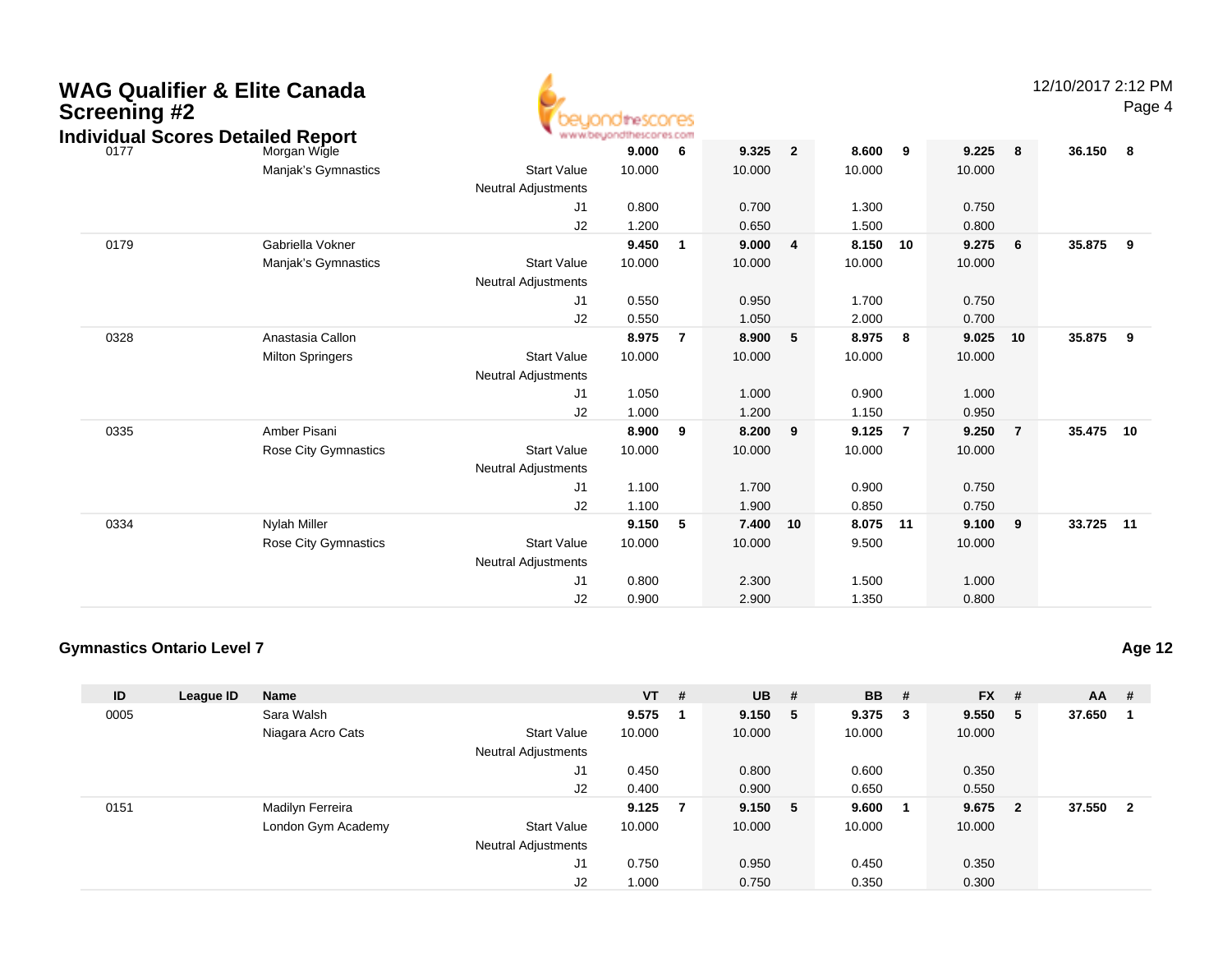| <b>WAG Qualifier &amp; Elite Canada</b><br><b>Screening #2</b><br><b>Individual Scores Detailed Report</b> |                                   |                            | theSCOMES |                         |        |                         |          |                |        |                | 12/10/2017 2:12 PM | Page 5                  |
|------------------------------------------------------------------------------------------------------------|-----------------------------------|----------------------------|-----------|-------------------------|--------|-------------------------|----------|----------------|--------|----------------|--------------------|-------------------------|
| 0333                                                                                                       | Halle Mitchell                    |                            | 9.350     | 4                       | 9.225  | $\mathbf{3}$            | 9.350    | 4              | 9.575  | 4              | 37.500             | $\mathbf{3}$            |
|                                                                                                            | <b>Rose City Gymnastics</b>       | <b>Start Value</b>         | 10.000    |                         | 10.000 |                         | 10.000   |                | 10.000 |                |                    |                         |
|                                                                                                            |                                   | <b>Neutral Adjustments</b> |           |                         |        |                         |          |                |        |                |                    |                         |
|                                                                                                            |                                   | J1                         | 0.550     |                         | 0.800  |                         | 0.600    |                | 0.350  |                |                    |                         |
|                                                                                                            |                                   | J2                         | 0.750     |                         | 0.750  |                         | 0.700    |                | 0.500  |                |                    |                         |
| 0003                                                                                                       | Abi Benard                        |                            | 9.450     | $\overline{\mathbf{2}}$ | 9.000  | 8                       | 9.450    | $\overline{2}$ | 9.550  | 5              | 37.450             | $\overline{\mathbf{4}}$ |
|                                                                                                            | Niagara Acro Cats                 | <b>Start Value</b>         | 10.000    |                         | 10.000 |                         | 10.000   |                | 10.000 |                |                    |                         |
|                                                                                                            |                                   | <b>Neutral Adjustments</b> |           |                         |        |                         |          |                |        |                |                    |                         |
|                                                                                                            |                                   | J1                         | 0.600     |                         | 1.100  |                         | 0.550    |                | 0.400  |                |                    |                         |
|                                                                                                            |                                   | J2                         | 0.500     |                         | 0.900  |                         | 0.550    |                | 0.500  |                |                    |                         |
| 0091                                                                                                       | Quynn Dedrick                     |                            | 8.925 11  |                         | 9.075  | 6                       | 9.450    | $\overline{2}$ | 9.700  | $\mathbf{1}$   | 37.150             | $-5$                    |
|                                                                                                            | Galaxy                            | <b>Start Value</b>         | 10.000    |                         | 10.000 |                         | 10.000   |                | 10.000 |                |                    |                         |
|                                                                                                            |                                   | <b>Neutral Adjustments</b> |           |                         |        |                         |          |                |        |                |                    |                         |
|                                                                                                            |                                   | J1                         | 1.200     |                         | 1.000  |                         | 0.500    |                | 0.350  |                |                    |                         |
|                                                                                                            |                                   | J2                         | 0.950     |                         | 0.850  |                         | 0.600    |                | 0.250  |                |                    |                         |
| 0004                                                                                                       | Olivia Serluca                    |                            | 9.400     | $\mathbf{3}$            | 9.150  | 5                       | 9.000    | 8              | 9.475  | $\overline{7}$ | 37.025             | 6                       |
|                                                                                                            | Niagara Acro Cats                 | <b>Start Value</b>         | 10.000    |                         | 10.000 |                         | 10.000   |                | 10.000 |                |                    |                         |
|                                                                                                            |                                   | <b>Neutral Adjustments</b> |           |                         |        |                         |          |                |        |                |                    |                         |
|                                                                                                            |                                   | J1                         | 0.500     |                         | 0.900  |                         | 1.000    |                | 0.500  |                |                    |                         |
|                                                                                                            |                                   | J2                         | 0.700     |                         | 0.800  |                         | 1.000    |                | 0.550  |                |                    |                         |
| 0063                                                                                                       | Katarina Wu                       |                            | 9.100     | 8                       | 8.950  | 9                       | 9.275    | 5              | 9.575  | 4              | 36.900             | $\overline{7}$          |
|                                                                                                            | <b>Burlington Gymnastics Club</b> | <b>Start Value</b>         | 10.000    |                         | 10.000 |                         | 10.000   |                | 10.000 |                |                    |                         |
|                                                                                                            |                                   | <b>Neutral Adjustments</b> |           |                         |        |                         |          |                |        |                |                    |                         |
|                                                                                                            |                                   | J1                         | 0.850     |                         | 1.000  |                         | 0.700    |                | 0.450  |                |                    |                         |
|                                                                                                            |                                   | J2                         | 0.950     |                         | 1.100  |                         | 0.750    |                | 0.400  |                |                    |                         |
| 0148                                                                                                       | Emma Crowell                      |                            | 9.100     | 8                       | 9.225  | 3                       | 8.850    | 11             | 9.650  | 3              | 36.825             | 8                       |
|                                                                                                            | London Gym Academy                | <b>Start Value</b>         | 10.000    |                         | 10.000 |                         | 10.000   |                | 10.000 |                |                    |                         |
|                                                                                                            |                                   | <b>Neutral Adjustments</b> |           |                         |        |                         |          |                |        |                |                    |                         |
|                                                                                                            |                                   | J1                         | 0.900     |                         | 0.800  |                         | 1.200    |                | 0.300  |                |                    |                         |
|                                                                                                            |                                   | J2                         | 0.900     |                         | 0.750  |                         | 1.100    |                | 0.400  |                |                    |                         |
| 0119                                                                                                       | Luca Assad                        |                            | 9.150     | - 6                     | 9.275  | $\overline{2}$          | 9.050    | $\overline{7}$ | 9.300  | 8              | 36.775             | 9                       |
|                                                                                                            | East York Gymnastics              | <b>Start Value</b>         | 10.000    |                         | 10.000 |                         | 10.000   |                | 10.000 |                |                    |                         |
|                                                                                                            |                                   | <b>Neutral Adjustments</b> |           |                         |        |                         |          |                |        |                |                    |                         |
|                                                                                                            |                                   | J1                         | 0.900     |                         | 0.650  |                         | 1.000    |                | 0.650  |                |                    |                         |
|                                                                                                            |                                   | J <sub>2</sub>             | 0.800     |                         | 0.800  |                         | 0.900    |                | 0.750  |                |                    |                         |
| 0121                                                                                                       | Anna Gage                         |                            | 9.200 5   |                         | 9.175  | $\overline{\mathbf{4}}$ | 8.900 10 |                | 9.500  | 6              | 36.775 9           |                         |
|                                                                                                            | East York Gymnastics              | <b>Start Value</b>         | 10.000    |                         | 10.000 |                         | 9.500    |                | 10.000 |                |                    |                         |
|                                                                                                            |                                   | <b>Neutral Adjustments</b> |           |                         |        |                         |          |                |        |                |                    |                         |
|                                                                                                            |                                   | J1                         | 0.750     |                         | 0.850  |                         | 0.600    |                | 0.400  |                |                    |                         |
|                                                                                                            |                                   | $\sf J2$                   | 0.850     |                         | 0.800  |                         | 0.600    |                | 0.600  |                |                    |                         |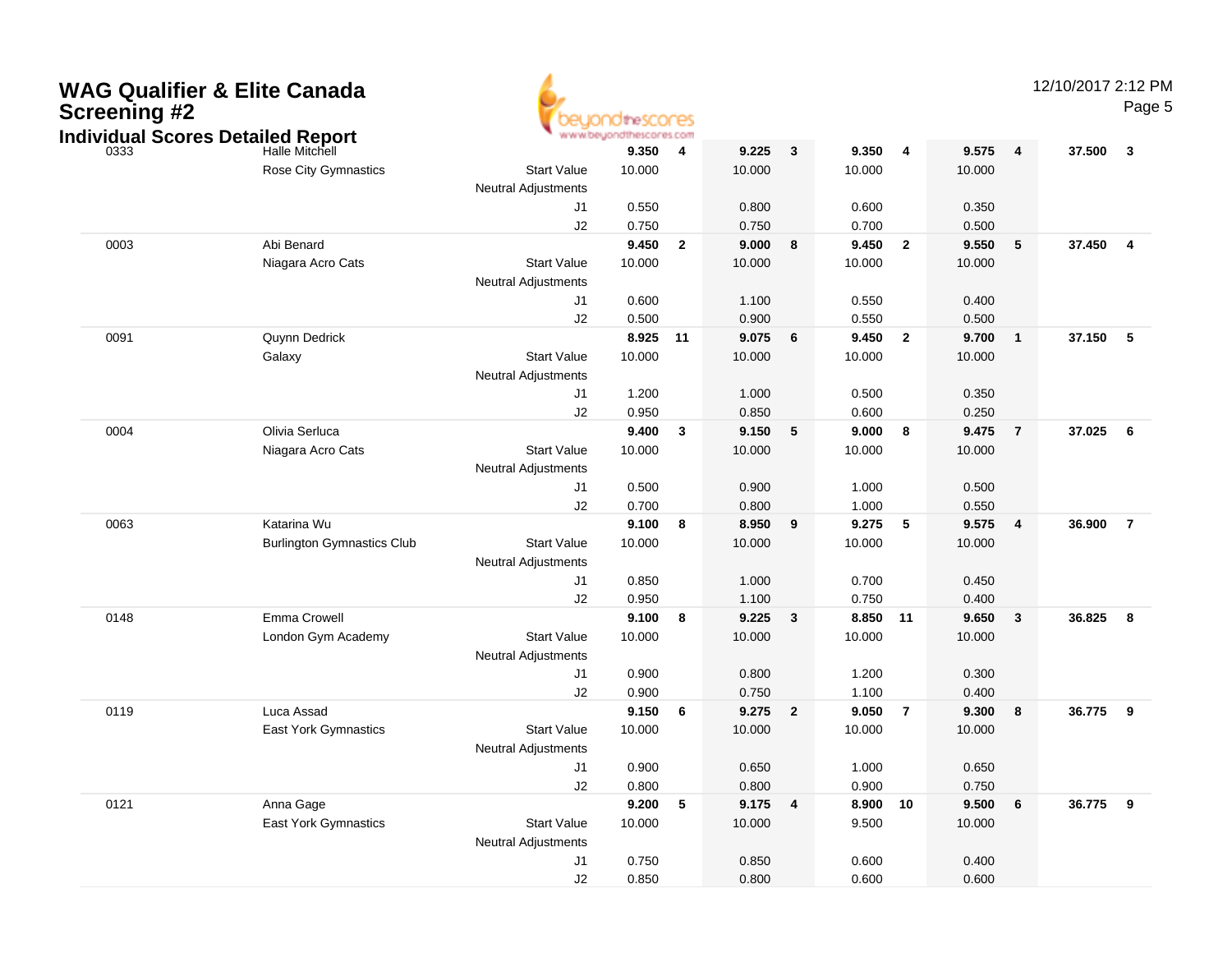| <b>WAG Qualifier &amp; Elite Canada</b><br><b>Screening #2</b><br><b>Individual Scores Detailed Report</b> |                                   |                                                  | thescores<br>www.beyondthescores.com |                |        |                |          |     |          |                | 12/10/2017 2:12 PM | Page 6 |
|------------------------------------------------------------------------------------------------------------|-----------------------------------|--------------------------------------------------|--------------------------------------|----------------|--------|----------------|----------|-----|----------|----------------|--------------------|--------|
| 0222                                                                                                       | Chiara Morra                      |                                                  | 9.075                                | 9              | 9.000  | 8              | 9.075    | - 6 | 9.250    | 9              | 36.400 10          |        |
|                                                                                                            | Shenderey Gymnastics Institute    | <b>Start Value</b>                               | 10.000                               |                | 10.000 |                | 10.000   |     | 10.000   |                |                    |        |
|                                                                                                            |                                   | Neutral Adjustments                              |                                      |                |        |                |          |     |          |                |                    |        |
|                                                                                                            |                                   | J1                                               | 0.950                                |                | 1.100  |                | 0.900    |     | 0.700    |                |                    |        |
|                                                                                                            |                                   | J2                                               | 0.900                                |                | 0.900  |                | 0.950    |     | 0.800    |                |                    |        |
| 0149                                                                                                       | <b>Stella Sakellis</b>            |                                                  | 8.750                                | 12             | 9.050  | $\overline{7}$ | 8.800    | 12  | 9.575    | $\overline{4}$ | 36.175             | 11     |
|                                                                                                            | London Gym Academy                | <b>Start Value</b><br><b>Neutral Adjustments</b> | 10.000                               |                | 10.000 |                | 10.000   |     | 10.000   |                |                    |        |
|                                                                                                            |                                   | J1                                               | 1.100                                |                | 0.900  |                | 1.250    |     | 0.450    |                |                    |        |
|                                                                                                            |                                   | J2                                               | 1.400                                |                | 1.000  |                | 1.150    |     | 0.400    |                |                    |        |
| 0303                                                                                                       | Michelle Wei                      |                                                  | 9.025                                | 10             | 9.400  | $\mathbf{1}$   | 8.400    | 13  | 9.250    | 9              | 36.075             | 12     |
|                                                                                                            | <b>Milton Springers</b>           | <b>Start Value</b>                               | 10.000                               |                | 10.000 |                | 10.000   |     | 10.000   |                |                    |        |
|                                                                                                            |                                   | <b>Neutral Adjustments</b>                       |                                      |                |        |                |          |     |          |                |                    |        |
|                                                                                                            |                                   | J1                                               | 1.050                                |                | 0.700  |                | 1.500    |     | 0.800    |                |                    |        |
|                                                                                                            |                                   | J2                                               | 0.900                                |                | 0.500  |                | 1.700    |     | 0.700    |                |                    |        |
| 0037                                                                                                       | Katelyn Murray                    |                                                  | 9.150                                | 6              | 9.225  | $\mathbf{3}$   | 7.925    | 15  | 9.550    | 5              | 35.850             | 13     |
|                                                                                                            | <b>Infinity Gymnastics Centre</b> | <b>Start Value</b>                               | 10.000                               |                | 10.000 |                | 9.500    |     | 10.000   |                |                    |        |
|                                                                                                            |                                   | <b>Neutral Adjustments</b>                       |                                      |                |        |                |          |     |          |                |                    |        |
|                                                                                                            |                                   | J1                                               | 0.850                                |                | 0.800  |                | 1.650    |     | 0.400    |                |                    |        |
|                                                                                                            |                                   | J2                                               | 0.850                                |                | 0.750  |                | 1.500    |     | 0.500    |                |                    |        |
| 0197                                                                                                       | Jaya Doherty                      |                                                  | 9.125                                | $\overline{7}$ | 8.250  | 10             | 8.950    | 9   | 8.975 11 |                | 35.300 14          |        |
|                                                                                                            | <b>Dynamo Gymnastics</b>          | <b>Start Value</b>                               | 10.000                               |                | 10.000 |                | 10.000   |     | 10.000   |                |                    |        |
|                                                                                                            |                                   | <b>Neutral Adjustments</b>                       |                                      |                |        |                |          |     |          |                |                    |        |
|                                                                                                            |                                   | J1                                               | 1.000                                |                | 1.600  |                | 1.000    |     | 1.050    |                |                    |        |
|                                                                                                            |                                   | J2                                               | 0.750                                |                | 1.900  |                | 1.100    |     | 1.000    |                |                    |        |
| 0286                                                                                                       | Ava King                          |                                                  | 9.025                                | 10             | 9.000  | 8              | 8.100 14 |     | 9.075    | 10             | 35.200             | 15     |
|                                                                                                            | <b>Bluewater</b>                  | <b>Start Value</b>                               | 10.000                               |                | 10.000 |                | 9.500    |     | 10.000   |                |                    |        |
|                                                                                                            |                                   | Neutral Adjustments                              |                                      |                |        |                |          |     |          |                |                    |        |
|                                                                                                            |                                   | J1                                               | 0.900                                |                | 0.900  |                | 1.400    |     | 0.900    |                |                    |        |
|                                                                                                            |                                   | J2                                               | 1.050                                |                | 1.100  |                | 1.400    |     | 0.950    |                |                    |        |

#### **Gymnastics Ontario Level 7Age 13**

| ID   | League ID | Name                     |                            | <b>VT</b> | #   | <b>UB</b> | #  | <b>BB</b> | # | $FX$ # | $AA$ # |  |
|------|-----------|--------------------------|----------------------------|-----------|-----|-----------|----|-----------|---|--------|--------|--|
| 0198 |           | Piper LeBlanc            |                            | 9.350     | - 5 | 8.800     | 10 | 9.600     |   | 9.700  | 37.450 |  |
|      |           | <b>Dynamo Gymnastics</b> | <b>Start Value</b>         | 10.000    |     | 10.000    |    | 10.000    |   | 10.000 |        |  |
|      |           |                          | <b>Neutral Adjustments</b> |           |     |           |    |           |   |        |        |  |
|      |           |                          | J1                         | 0.750     |     | 1.100     |    | 0.350     |   | 0.250  |        |  |
|      |           |                          | J2                         | 0.550     |     | 1.300     |    | 0.450     |   | 0.350  |        |  |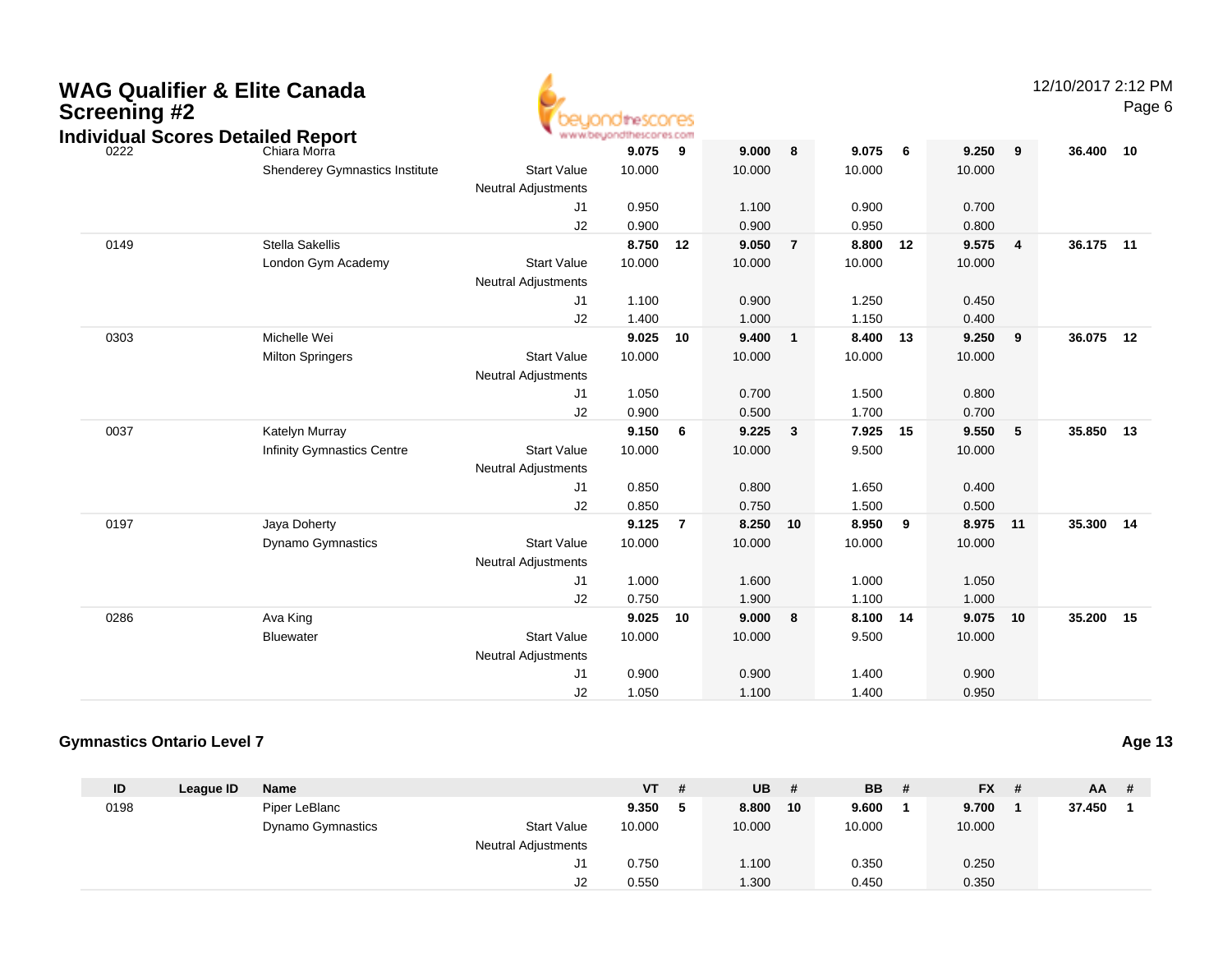| <b>WAG Qualifier &amp; Elite Canada</b><br><b>Screening #2</b><br><b>Individual Scores Detailed Report</b><br>Kali Elliott |                                          | www.beyond                                       | )OtheSCONES     |                |                 |                |                 |                         |                 |                | 12/10/2017 2:12 PM | Page 7                  |
|----------------------------------------------------------------------------------------------------------------------------|------------------------------------------|--------------------------------------------------|-----------------|----------------|-----------------|----------------|-----------------|-------------------------|-----------------|----------------|--------------------|-------------------------|
|                                                                                                                            | Niagara Acro Cats                        | <b>Start Value</b><br><b>Neutral Adjustments</b> | 9.475<br>10.000 | 3              | 9.525<br>10.000 | $\overline{2}$ | 9.125<br>10.000 | $\overline{\mathbf{4}}$ | 9.250<br>10.000 | $\overline{7}$ | 37.375             | $\overline{\mathbf{2}}$ |
|                                                                                                                            |                                          | J <sub>1</sub>                                   | 0.450           |                | 0.450           |                | 0.900           |                         | 0.800           |                |                    |                         |
|                                                                                                                            |                                          | J2                                               | 0.600           |                | 0.500           |                | 0.850           |                         | 0.700           |                |                    |                         |
| 0033                                                                                                                       | <b>Hailey Twigg</b>                      |                                                  | 9.375           | 4              | 9.375           | $\mathbf{3}$   | 9.100           | 5                       | 9.525           | $\overline{2}$ | 37.375             | $\overline{2}$          |
|                                                                                                                            | <b>Trillium GC</b>                       | <b>Start Value</b><br><b>Neutral Adjustments</b> | 10.000          |                | 10.000          |                | 10.000          |                         | 10.000          |                |                    |                         |
|                                                                                                                            |                                          | J <sub>1</sub>                                   | 0.600           |                | 0.600           |                | 0.800           |                         | 0.400           |                |                    |                         |
|                                                                                                                            |                                          | J2                                               | 0.650           |                | 0.650           |                | 1.000           |                         | 0.550           |                |                    |                         |
| 0018                                                                                                                       | Eleni Neal                               |                                                  | 9.475           | 3              | 9.000           | $\overline{7}$ | 9.300           | 3                       | 9.425           | 4              | 37.200             | $\mathbf{3}$            |
|                                                                                                                            | Forest City Gym Club                     | <b>Start Value</b><br><b>Neutral Adjustments</b> | 10.000          |                | 10.000          |                | 10.000          |                         | 10.000          |                |                    |                         |
|                                                                                                                            |                                          | J <sub>1</sub>                                   | 0.550           |                | 1.000           |                | 0.600           |                         | 0.500           |                |                    |                         |
|                                                                                                                            |                                          | J2                                               | 0.500           |                | 1.000           |                | 0.800           |                         | 0.650           |                |                    |                         |
| 0120                                                                                                                       | Greta Lin                                |                                                  | 9.500           | $\overline{2}$ | 9.550           | $\mathbf{1}$   | 8.450           | 8                       | 9.300           | 6              | 36.800             | $\overline{\mathbf{4}}$ |
|                                                                                                                            | <b>East York Gymnastics</b>              | <b>Start Value</b><br><b>Neutral Adjustments</b> | 10.000          |                | 10.000          |                | 10.000          |                         | 10.000          |                |                    |                         |
|                                                                                                                            |                                          | J <sub>1</sub>                                   | 0.500           |                | 0.500           |                | 1.500           |                         | 0.650           |                |                    |                         |
|                                                                                                                            |                                          | J <sub>2</sub>                                   | 0.500           |                | 0.400           |                | 1.600           |                         | 0.750           |                |                    |                         |
| 0285                                                                                                                       | Jordyn Somers                            |                                                  | 9.025           | 9              | 9.025           | 6              | 9.550           | $\overline{2}$          | 9.075           | 8              | 36.675             | 5                       |
|                                                                                                                            | <b>Bluewater</b>                         | <b>Start Value</b>                               | 10.000          |                | 10.000          |                | 10.000          |                         | 10.000          |                |                    |                         |
|                                                                                                                            |                                          | <b>Neutral Adjustments</b>                       |                 |                |                 |                |                 |                         |                 |                |                    |                         |
|                                                                                                                            |                                          | J <sub>1</sub>                                   | 0.950           |                | 1.000           |                | 0.400           |                         | 0.900           |                |                    |                         |
|                                                                                                                            |                                          | J <sub>2</sub>                                   | 1.000           | $\overline{7}$ | 0.950           | 4              | 0.500           |                         | 0.950           |                |                    | 6                       |
| 0178                                                                                                                       | Taylor-Anne Towle<br>Manjak's Gymnastics | <b>Start Value</b>                               | 9.175<br>10.000 |                | 9.350<br>10.000 |                | 9.050<br>10.000 | 6                       | 8.925<br>9.500  | 10             | 36.500             |                         |
|                                                                                                                            |                                          | <b>Neutral Adjustments</b>                       |                 |                |                 |                |                 |                         |                 |                |                    |                         |
|                                                                                                                            |                                          | J <sub>1</sub>                                   | 0.750           |                | 0.700           |                | 0.900           |                         | 0.550           |                |                    |                         |
|                                                                                                                            |                                          | J <sub>2</sub>                                   | 0.900           |                | 0.600           |                | 1.000           |                         | 0.600           |                |                    |                         |
| 0085                                                                                                                       | Alysha Hagstrom                          |                                                  | 9.550           | $\mathbf{1}$   | 9.100           | 5              | 8.175           | 10                      | 9.500           | $\mathbf{3}$   | 36.325             | $\overline{7}$          |
|                                                                                                                            | Galaxy                                   | <b>Start Value</b><br><b>Neutral Adjustments</b> | 10.000          |                | 10.000          |                | 9.500           |                         | 10.000          |                |                    |                         |
|                                                                                                                            |                                          | J1.                                              | 0.350           |                | 0.800           |                | 1.400           |                         | 0.550           |                |                    |                         |
|                                                                                                                            |                                          | J <sub>2</sub>                                   | 0.550           |                | 1.000           |                | 1.250           |                         | 0.450           |                |                    |                         |
| 0020                                                                                                                       | Melissa Gagnon-Wease                     |                                                  | 8.950 10        |                | 8.850           | 9              | 8.475 7         |                         | 9.375           | $\sqrt{5}$     | 35.650 8           |                         |
|                                                                                                                            | Forest City Gym Club                     | <b>Start Value</b><br><b>Neutral Adjustments</b> | 10.000          |                | 10.000          |                | 10.000          |                         | 10.000          |                |                    |                         |
|                                                                                                                            |                                          | J1                                               | 1.100           |                | 1.100           |                | 1.450           |                         | 0.650           |                |                    |                         |
|                                                                                                                            |                                          | J2                                               | 1.000           |                | 1.200           |                | 1.600           |                         | 0.600           |                |                    |                         |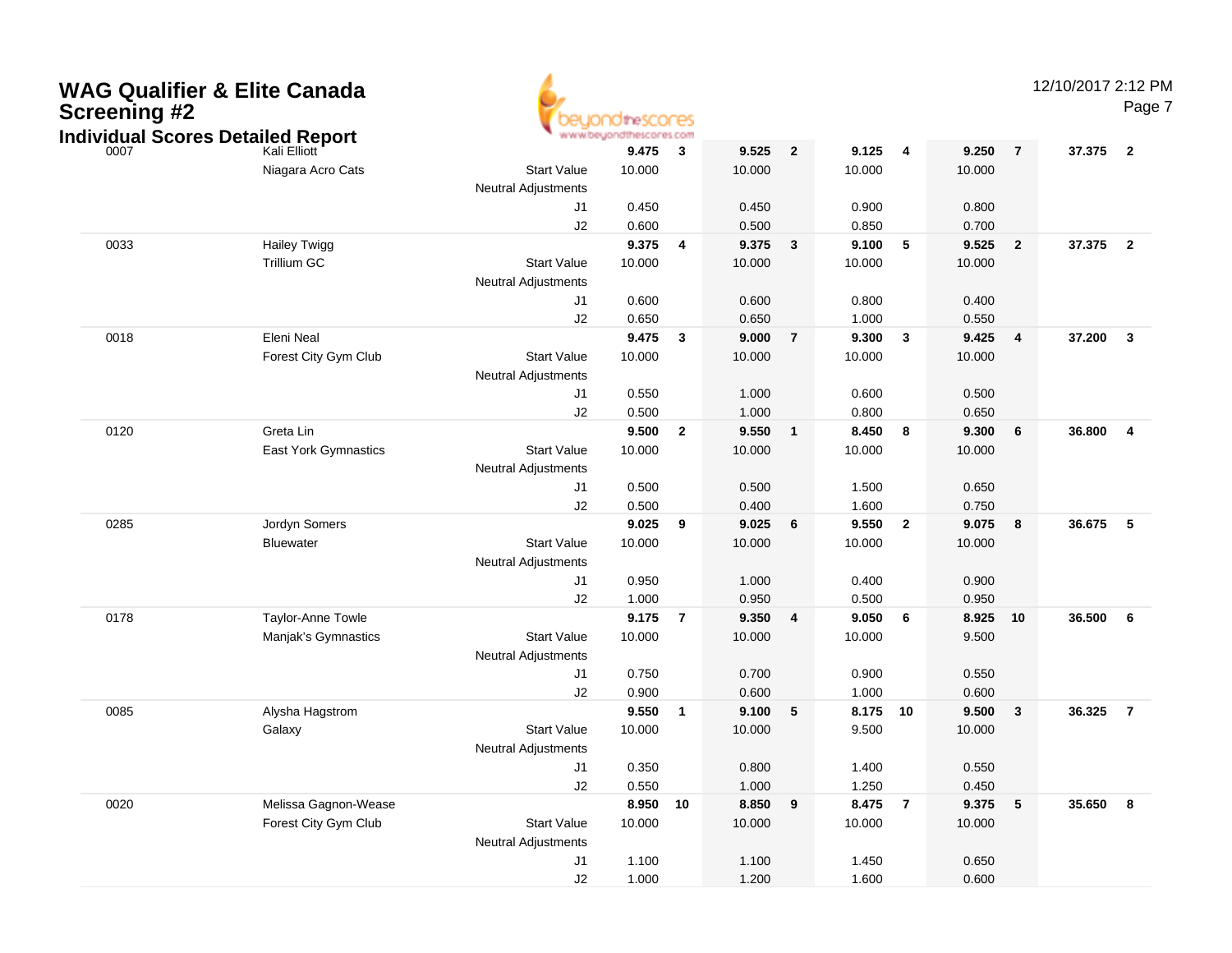| <b>Screening #2</b> | <b>WAG Qualifier &amp; Elite Canada</b><br><b>Individual Scores Detailed Report</b> | <b>notineScores</b><br>www.beyondthescores.com |     |              |                          |                   |    |        |                | 12/10/2017 2:12 PM | Page 8 |
|---------------------|-------------------------------------------------------------------------------------|------------------------------------------------|-----|--------------|--------------------------|-------------------|----|--------|----------------|--------------------|--------|
| 0274                | Lexi Clark                                                                          | 8.900                                          | 11  | 8.950        | 8                        | 8.400             | 9  | 9.000  | 9              | 35.250             | - 9    |
|                     | Aspire Gymnastics<br><b>Start Value</b><br>Neutral Adjustments                      | 10.000                                         |     | 10.000       |                          | 10.000            |    | 10.000 |                |                    |        |
|                     |                                                                                     | J1<br>1.200                                    |     | 1.000        |                          | 1.700             |    | 1.000  |                |                    |        |
|                     |                                                                                     | J <sub>2</sub><br>1.000                        |     | 1.100        |                          | 1.500             |    | 1.000  |                |                    |        |
| 0174                | Alina Prijono                                                                       | 9.225                                          | 6   | 8.850        | 9                        | 7.925             | 12 | 8.825  | 11             | 34.825             | 10     |
|                     | Manjak's Gymnastics<br><b>Start Value</b><br>Neutral Adjustments                    | 10.000                                         |     | 10.000       |                          | 9.500             |    | 9.700  |                |                    |        |
|                     |                                                                                     | 0.750<br>J1                                    |     | 1.000        |                          | 1.600             |    | 0.850  |                |                    |        |
|                     |                                                                                     | J2<br>0.800                                    |     | 1.300        |                          | 1.550             |    | 0.900  |                |                    |        |
| 0243                | Caroline Difelice                                                                   | 9.075                                          | - 8 | 7.450        | 11                       | 8.050             | 11 | 9.250  | $\overline{7}$ | 33.825             | 11     |
|                     | <b>Ultimate Gymnastics</b><br><b>Start Value</b><br><b>Neutral Adjustments</b>      | 10.000                                         |     | 9.500        |                          | 9.500             |    | 10.000 |                |                    |        |
|                     | J <sub>1</sub>                                                                      | 1.000                                          |     | 2.000        |                          | 1.400             |    | 0.700  |                |                    |        |
|                     |                                                                                     | J <sub>2</sub><br>0.850                        |     | 2.100        |                          | 1.500             |    | 0.800  |                |                    |        |
| 0173                | Jolie Ferrer                                                                        | 8.800                                          | 12  | <b>X.XXX</b> | $\overline{\phantom{a}}$ | 7.475             | 13 | 8.275  | 12             | 24.550             | 12     |
|                     | <b>Start Value</b><br>Manjak's Gymnastics<br>Neutral Adjustments                    | 10.000                                         |     |              |                          | 8.700<br>$-0.300$ |    | 9.200  |                |                    |        |
|                     | J <sub>1</sub>                                                                      | 1.350                                          |     |              |                          | 1.000             |    | 0.850  |                |                    |        |
|                     |                                                                                     | J <sub>2</sub><br>1.050                        |     |              |                          | 0.850             |    | 1.000  |                |                    |        |

# **Gymnastics Ontario Level 7**

| ID   | League ID | <b>Name</b>           |                            | $VT$ #    | <b>UB</b> | #                       | <b>BB</b> | #            | <b>FX</b> | # | $AA$ # |                         |
|------|-----------|-----------------------|----------------------------|-----------|-----------|-------------------------|-----------|--------------|-----------|---|--------|-------------------------|
| 0147 |           | Alison Brown          |                            | 9.475     | 9.425     | - 1                     | 9.425     | $\mathbf{3}$ | 9.375     | 5 | 37.700 | 1                       |
|      |           | London Gym Academy    | <b>Start Value</b>         | 10.000    | 10.000    |                         | 10.000    |              | 10.000    |   |        |                         |
|      |           |                       | <b>Neutral Adjustments</b> |           |           |                         |           |              |           |   |        |                         |
|      |           |                       | J1                         | 0.550     | 0.500     |                         | 0.600     |              | 0.550     |   |        |                         |
|      |           |                       | J2                         | 0.500     | 0.650     |                         | 0.550     |              | 0.700     |   |        |                         |
| 0094 |           | Carissa Armorer       |                            | $9.225$ 2 | 9.250     | $\overline{\mathbf{3}}$ | 9.225     | -5           | 9.550     | 3 | 37.250 | $\overline{\mathbf{2}}$ |
|      |           | Galaxy                | <b>Start Value</b>         | 10.000    | 10.000    |                         | 10.000    |              | 10.000    |   |        |                         |
|      |           |                       | <b>Neutral Adjustments</b> |           |           |                         |           |              |           |   |        |                         |
|      |           |                       | J <sub>1</sub>             | 0.750     | 0.700     |                         | 0.800     |              | 0.500     |   |        |                         |
|      |           |                       | J2                         | 0.800     | 0.800     |                         | 0.750     |              | 0.400     |   |        |                         |
| 0290 |           | <b>Hailey Gaulton</b> |                            | 8.975 6   | 9.175 4   |                         | 9.600     | - 1          | 9.250     | 6 | 37.000 | 3                       |
|      |           | Bluewater             | <b>Start Value</b>         | 10.000    | 10.000    |                         | 10.000    |              | 10.000    |   |        |                         |
|      |           |                       | <b>Neutral Adjustments</b> |           |           |                         |           |              |           |   |        |                         |
|      |           |                       | J1                         | 1.150     | 0.750     |                         | 0.350     |              | 0.700     |   |        |                         |
|      |           |                       | J2                         | 0.900     | 0.900     |                         | 0.450     |              | 0.800     |   |        |                         |

# **Age 14**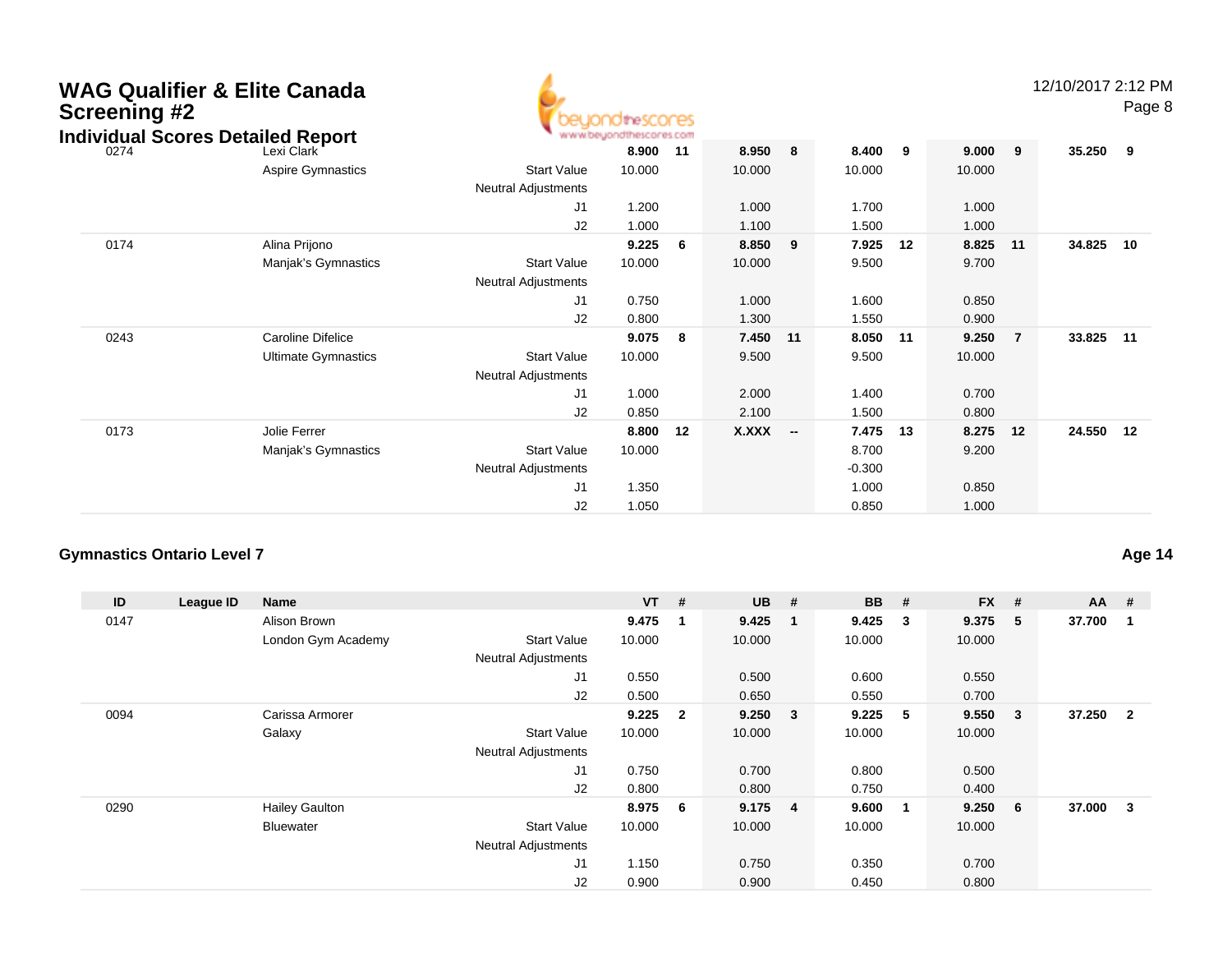| <b>WAG Qualifier &amp; Elite Canada</b><br><b>Screening #2</b><br><b>Individual Scores Detailed Report</b> |                                                     | www.beyond                                       | theSCONES<br>hescores.com |                |                 |                |                   |                         |                 |                | 12/10/2017 2:12 PM | Page 9                  |
|------------------------------------------------------------------------------------------------------------|-----------------------------------------------------|--------------------------------------------------|---------------------------|----------------|-----------------|----------------|-------------------|-------------------------|-----------------|----------------|--------------------|-------------------------|
| 0297                                                                                                       | Daniella Silvestre<br><b>Milton Springers</b>       | <b>Start Value</b><br><b>Neutral Adjustments</b> | 8.850<br>10.000           | $\overline{7}$ | 9.325<br>10.000 | $\overline{2}$ | 9.450<br>10.000   | $\overline{\mathbf{2}}$ | 9.375<br>10.000 | 5              | 37.000             | $\mathbf{3}$            |
|                                                                                                            |                                                     | J1<br>J2                                         | 1.300<br>1.000            |                | 0.700<br>0.650  |                | 0.500<br>0.600    |                         | 0.650<br>0.600  |                |                    |                         |
| 0061                                                                                                       | Erika Chisholm<br><b>Burlington Gymnastics Club</b> | <b>Start Value</b><br><b>Neutral Adjustments</b> | 9.075<br>10.000           | $\overline{4}$ | 8.575<br>10.000 | 5              | 9.325<br>10.000   | 4                       | 9.575<br>10.000 | $\overline{2}$ | 36.550             | $\overline{4}$          |
|                                                                                                            |                                                     | J1<br>J2                                         | 0.850<br>1.000            |                | 1.500<br>1.350  |                | 0.750<br>0.600    |                         | 0.450<br>0.400  |                |                    |                         |
| 0224                                                                                                       | Noa DiBerto<br>Shenderey Gymnastics Institute       | <b>Start Value</b><br><b>Neutral Adjustments</b> | 8.850<br>10.000           | $\overline{7}$ | 8.575<br>10.000 | 5              | 9.100<br>10.000   | 6                       | 9.400<br>10.000 | 4              | 35.925             | 5                       |
|                                                                                                            |                                                     | J1<br>J2                                         | 1.200<br>1.100            |                | 1.350<br>1.500  |                | 0.900<br>0.900    |                         | 0.650<br>0.550  |                |                    |                         |
| 0022                                                                                                       | Jade Doneff<br>Forest City Gym Club                 | <b>Start Value</b><br><b>Neutral Adjustments</b> | 9.050<br>10.000           | 5              | 8.450<br>10.000 | $\overline{7}$ | 8.650<br>10.000   | $\overline{7}$          | 9.250<br>10.000 | 6              | 35.400             | 6                       |
|                                                                                                            |                                                     | J1<br>J2                                         | 1.050<br>0.850            |                | 1.500<br>1.600  |                | 1.400<br>1.300    |                         | 0.900<br>0.600  |                |                    |                         |
| 0337                                                                                                       | Samantha Cabrera<br>Rose City Gymnastics            | <b>Start Value</b><br><b>Neutral Adjustments</b> | 8.700<br>10.000           | 9              | 8.550<br>10.000 | 6              | 8.500<br>9.500    | 9                       | 9.600<br>10.000 | $\mathbf{1}$   | 35.350             | $\overline{7}$          |
|                                                                                                            |                                                     | J1<br>J2                                         | 1.400<br>1.200            |                | 1.300<br>1.600  |                | 1.000<br>1.000    |                         | 0.400<br>0.400  |                |                    |                         |
| 0146                                                                                                       | Daniela Beckett<br>London Gym Academy               | <b>Start Value</b><br><b>Neutral Adjustments</b> | 9.150<br>10.000           | 3              | 8.150<br>10.000 | 8              | 8.525<br>10.000   | 8                       | 9.250<br>10.000 | 6              | 35.075             | $\overline{\mathbf{8}}$ |
|                                                                                                            |                                                     | J1<br>J2                                         | 1.000<br>0.700            |                | 1.900<br>1.800  |                | 1.400<br>1.550    |                         | 0.700<br>0.800  |                |                    |                         |
| 0180                                                                                                       | Olivia Van Kessel<br>Manjak's Gymnastics            | <b>Start Value</b><br><b>Neutral Adjustments</b> | 8.825<br>10.000           | 8              | 7.425<br>9.500  | 10             | 7.950<br>9.500    | 10                      | 8.900<br>10.000 | $\overline{7}$ | 33.100             | $_{9}$                  |
|                                                                                                            |                                                     | J1<br>J2                                         | 1.300<br>1.050            |                | 2.150<br>2.000  |                | 1.500<br>1.600    |                         | 1.100<br>1.100  |                |                    |                         |
| 0241                                                                                                       | Maya Grunys<br><b>Ultimate Gymnastics</b>           | <b>Start Value</b><br><b>Neutral Adjustments</b> | 8.600 10<br>10.000        |                | 7.500<br>9.200  | 9              | 7.400 11<br>9.500 |                         | 8.900<br>10.000 | $\overline{7}$ | 32.400 10          |                         |
|                                                                                                            |                                                     | J1<br>J2                                         | 1.400<br>1.400            |                | 1.700<br>1.700  |                | 2.000<br>2.200    |                         | 1.200<br>1.000  |                |                    |                         |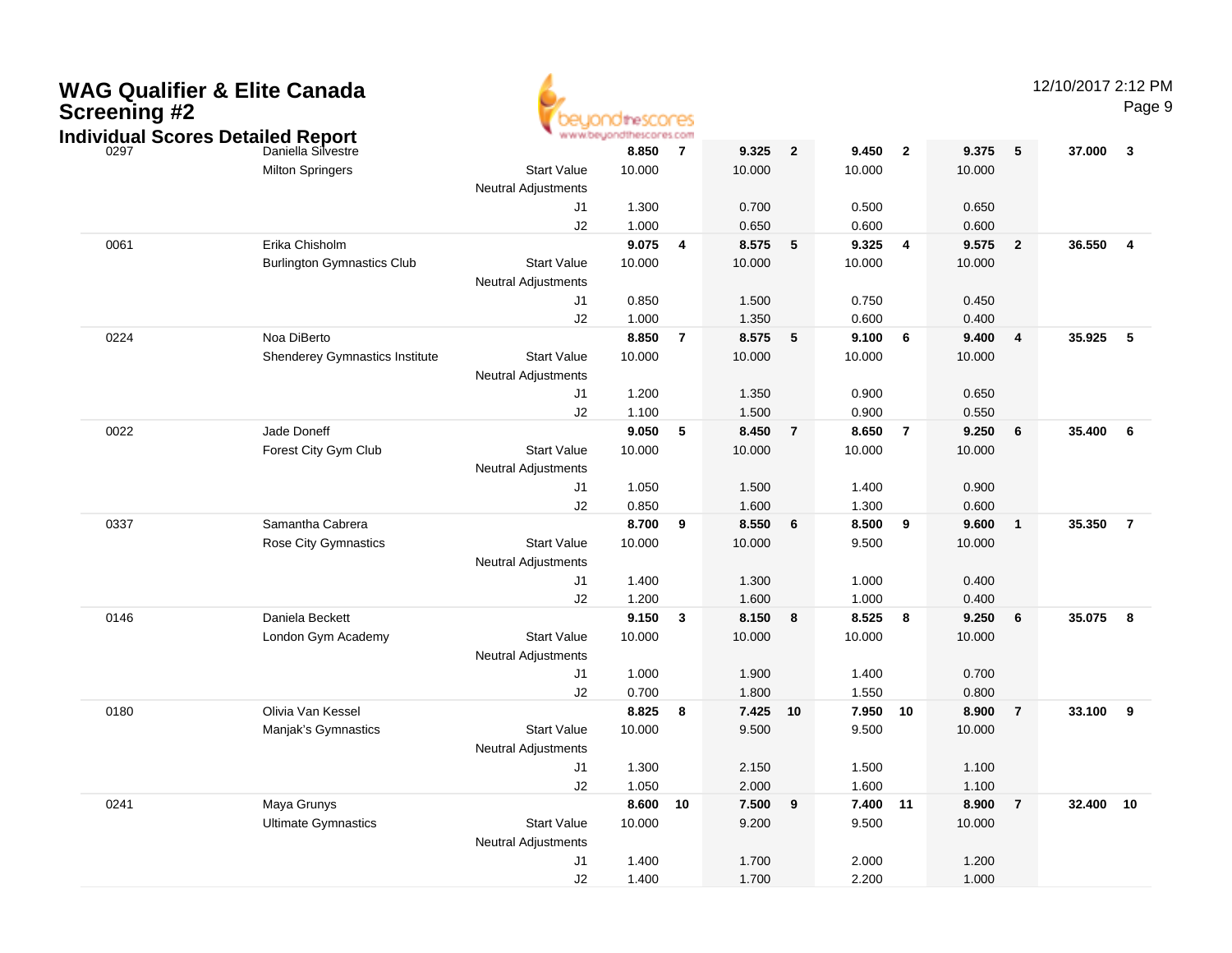

# **Gymnastics Ontario Level 7**

| ID   | <b>League ID</b> | <b>Name</b>                           |                                              | <b>VT</b>    | #              | <b>UB</b>    | #                        | <b>BB</b> | #                       | <b>FX</b>    | #                        | AA     | #                       |
|------|------------------|---------------------------------------|----------------------------------------------|--------------|----------------|--------------|--------------------------|-----------|-------------------------|--------------|--------------------------|--------|-------------------------|
| 0216 |                  | Chiara Diberto                        |                                              | 9.000        | 5              | 9.000        | $\overline{2}$           | 9.675     | $\mathbf 1$             | 9.550        | $\mathbf{2}$             | 37.225 | $\mathbf{1}$            |
|      |                  | <b>Shenderey Gymnastics Institute</b> | <b>Start Value</b>                           | 10.000       |                | 10.000       |                          | 10.000    |                         | 10.000       |                          |        |                         |
|      |                  |                                       | <b>Neutral Adjustments</b>                   |              |                |              |                          |           |                         |              |                          |        |                         |
|      |                  |                                       | J <sub>1</sub>                               | 1.100        |                | 0.950        |                          | 0.350     |                         | 0.450        |                          |        |                         |
|      |                  |                                       | J2                                           | 0.900        |                | 1.050        |                          | 0.300     |                         | 0.450        |                          |        |                         |
| 0006 |                  | Alika Elliott                         |                                              | 9.200        | $\mathbf{3}$   | 9.125        | $\overline{1}$           | 9.150     | $\overline{\mathbf{3}}$ | 9.725        | $\mathbf{1}$             | 37.200 | $\overline{2}$          |
|      |                  | Niagara Acro Cats                     | <b>Start Value</b>                           | 10.000       |                | 10.000       |                          | 10.000    |                         | 10.000       |                          |        |                         |
|      |                  |                                       | Neutral Adjustments                          |              |                |              |                          |           |                         |              |                          |        |                         |
|      |                  |                                       | J <sub>1</sub>                               | 0.950        |                | 0.800        |                          | 0.800     |                         | 0.200        |                          |        |                         |
|      |                  |                                       | J2                                           | 0.650        |                | 0.950        |                          | 0.900     |                         | 0.350        |                          |        |                         |
| 0002 |                  | Avery LeBrasseur                      |                                              | 9.650        | $\mathbf{1}$   | 8.650        | $\overline{\mathbf{4}}$  | 9.000     | $\sqrt{5}$              | 9.425        | $\overline{\mathbf{4}}$  | 36.725 | $\mathbf{3}$            |
|      |                  | Niagara Acro Cats                     | <b>Start Value</b>                           | 10.000       |                | 9.500        |                          | 10.000    |                         | 10.000       |                          |        |                         |
|      |                  |                                       | <b>Neutral Adjustments</b>                   |              |                |              |                          |           |                         |              |                          |        |                         |
|      |                  |                                       | J1                                           | 0.400        |                | 0.850        |                          | 0.900     |                         | 0.650        |                          |        |                         |
|      |                  |                                       | J2                                           | 0.300        |                | 0.850        |                          | 1.100     |                         | 0.500        |                          |        |                         |
| 0302 |                  | Mia Levstik                           | <b>Start Value</b>                           | 9.200        | 3              | 8.850        | $\overline{\mathbf{3}}$  | 9.125     | $\overline{4}$          | 9.325        | $5\phantom{.0}$          | 36.500 | $\overline{\mathbf{4}}$ |
|      |                  | <b>Milton Springers</b>               |                                              | 10.000       |                | 10.000       |                          | 10.000    |                         | 10.000       |                          |        |                         |
|      |                  |                                       | <b>Neutral Adjustments</b><br>J <sub>1</sub> | 0.800        |                | 1.200        |                          | 0.900     |                         | 0.650        |                          |        |                         |
|      |                  |                                       | J2                                           | 0.800        |                | 1.100        |                          | 0.850     |                         | 0.700        |                          |        |                         |
| 0218 |                  | Gwyneth Jones                         |                                              | 9.075        | $\overline{4}$ | 8.250        | 6                        | 8.600     | 6                       | 9.450        | $\overline{\mathbf{3}}$  | 35.375 | 5                       |
|      |                  | Shenderey Gymnastics Institute        | <b>Start Value</b>                           | 10.000       |                | 10.000       |                          | 9.500     |                         | 10.000       |                          |        |                         |
|      |                  |                                       | <b>Neutral Adjustments</b>                   |              |                |              |                          |           |                         |              |                          |        |                         |
|      |                  |                                       | J1                                           | 0.950        |                | 1.750        |                          | 0.900     |                         | 0.650        |                          |        |                         |
|      |                  |                                       | J2                                           | 0.900        |                | 1.750        |                          | 0.900     |                         | 0.450        |                          |        |                         |
| 0175 |                  | <b>Kristen Driver</b>                 |                                              | 9.475        | $\overline{2}$ | 8.300        | 5                        | 8.475     | $\overline{7}$          | 8.600        | 6                        | 34.850 | 6                       |
|      |                  | Manjak's Gymnastics                   | <b>Start Value</b>                           | 10.000       |                | 9.500        |                          | 9.500     |                         | 9.700        |                          |        |                         |
|      |                  |                                       | <b>Neutral Adjustments</b>                   |              |                |              |                          |           |                         |              |                          |        |                         |
|      |                  |                                       | J1                                           | 0.500        |                | 1.150        |                          | 0.900     |                         | 1.200        |                          |        |                         |
|      |                  |                                       | J2                                           | 0.550        |                | 1.250        |                          | 1.150     |                         | 1.000        |                          |        |                         |
| 0011 |                  | Ashley Ives                           |                                              | <b>X.XXX</b> | $\sim$         | <b>X.XXX</b> | $\overline{\phantom{a}}$ | 9.425     | $\overline{2}$          | <b>X.XXX</b> | $\overline{\phantom{a}}$ | 9.425  | $\overline{7}$          |
|      |                  | Niagara Acro Cats                     | <b>Start Value</b>                           |              |                |              |                          | 10.000    |                         |              |                          |        |                         |
|      |                  |                                       | <b>Neutral Adjustments</b>                   |              |                |              |                          |           |                         |              |                          |        |                         |
|      |                  |                                       | J1                                           |              |                |              |                          | 0.600     |                         |              |                          |        |                         |
|      |                  |                                       | J2                                           |              |                |              |                          | 0.550     |                         |              |                          |        |                         |

# **Age 15+**